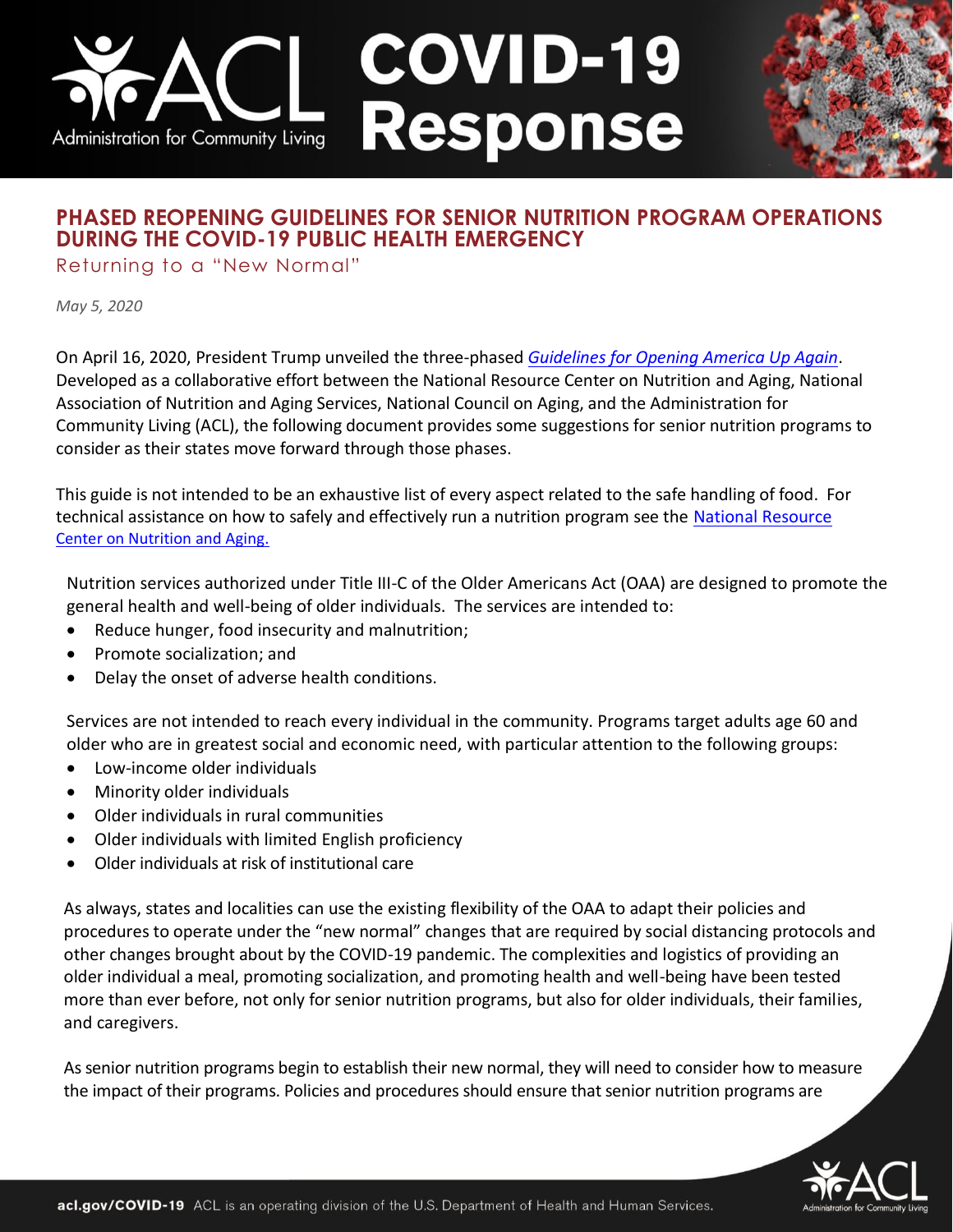reaching the intended population and should align with the goals of the OAA, i.e., offering a meal and opportunities for socialization to delay the onset of adverse health conditions. Furthermore, policies and procedures must be consistent with guidance from state and local health departments and emergency management agencies to ensure safety of participants and providers. We are confident that the aging services network will rise to this current challenge, as it is no stranger to everyday challenges. We encourage the network to be creative, look for new partnerships, and rely on the technical assistance provided by ACL and resources that are available via the National Resource [Center on Nutrition and Aging.](http://www.nutritionandaging.org./)

#### **Who is impacted? Vulnerable Individuals.**

The [Guidance for Opening America Up Again](https://www.whitehouse.gov/openingamerica/) describes "vulnerable individuals" as:

- Elderly individuals. In fact, between 10 and 27 percent of people over the age of 85 who were confirmed to have COVID-19 died from the disease, according to the [Centers for Disease Control and](https://www.cdc.gov/coronavirus/2019-ncov/need-extra-precautions/older-adults.html)  [Prevention.](https://www.cdc.gov/coronavirus/2019-ncov/need-extra-precautions/older-adults.html) CDC also warns that people who are 65 or older are at higher risk for developing severe illness from COVID-19; and
- People with serious underlying health conditions, including high blood pressure, chronic lung disease, diabetes, obesity, asthma, and those whose immune system is compromised. CDC's web site says, "Many conditions can cause a person to be immunocompromised, including cancer treatment, smoking, bone marrow or organ transplantation, immune deficiencies, poorly controlled HIV or AIDS, and prolonged use of corticosteroids and other immune weakening medications.

### **Important Note: Addressing social isolation is very important during all phases.**

*Consider these Tips to Engage Older Adults Virtually:*

- Leveraging social networking platforms such as Twitter, Facebook, and Instagram to share content such as encouraging messages and helpful resources, and to stay connected with others.
- Offering computer-friendly services to support new users of electronic devices.
- Using platforms likes Mail Chimp and Constant Contact to create email newsletters.
- Establishing or expanding virtual friendly-visiting programs and engaging staff and volunteers to make daily phone calls to older adults.
- Identifying virtual events (i.e. online concerts, museum tours, amusement park rides, aquarium visits) and sharing these events or website links using email.
- See more tools for virtual connections at [ACL.gov/COVID-19.](https://acl.gov/node/4776#RemoteToolsAnchor)

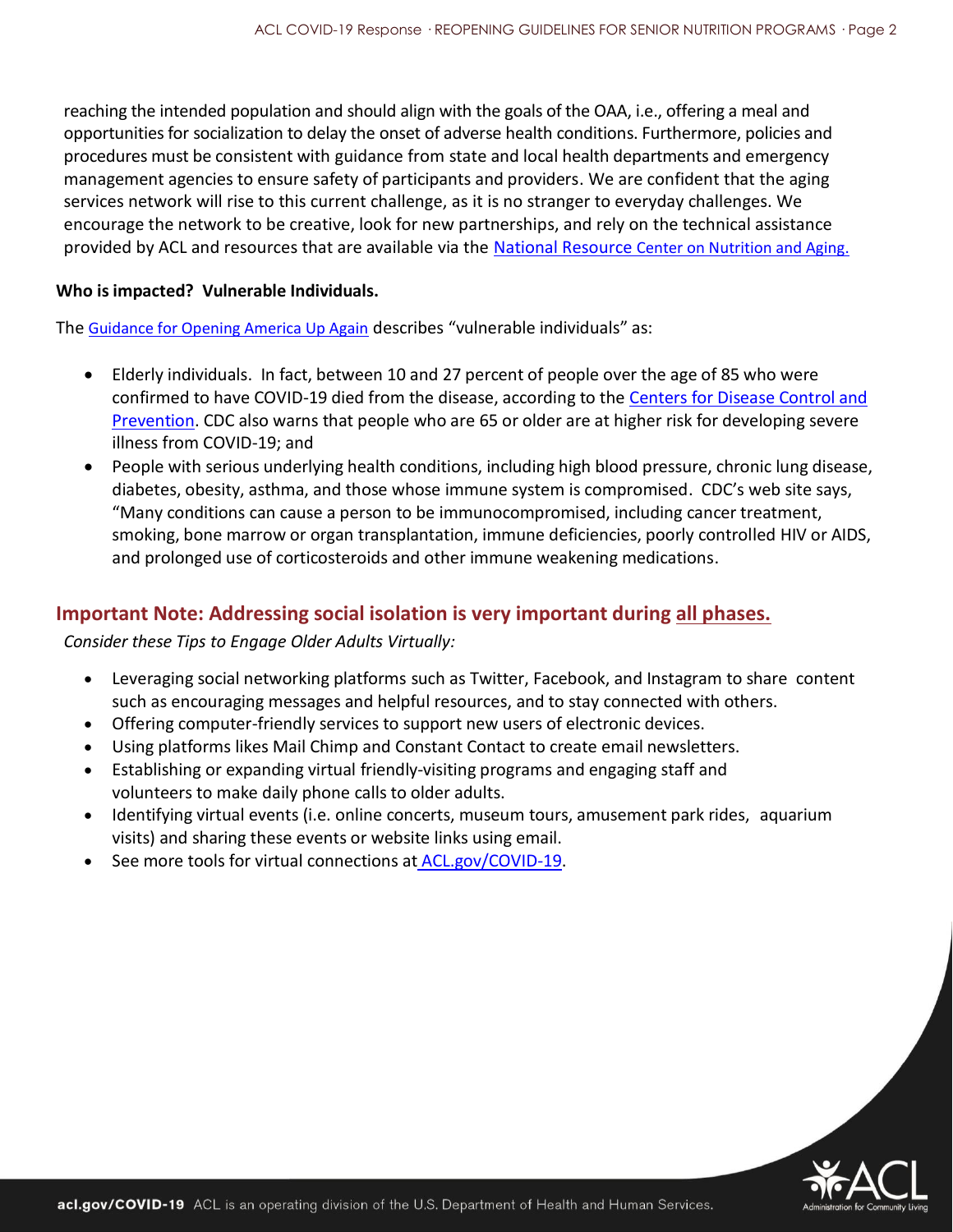## **Guidance for Serving Older Adults During Phase One:**

*Please refer to the Gating Criteria for States and Regions in the [Guidelines for Opening America Up Again.](https://www.whitehouse.gov/openingamerica/)*

#### *During this phase, all vulnerable individuals should continue to shelter in place.*

#### **Home-Delivered Meal Programming**

For clients of home-delivered meals clients and former clients of congregate meals, c*onsider:*

- Offering fresh or frozen drive-through, pick-up, or personal delivery meals, preferably using non-touch delivery methods. See resource on **Safely Accepting Deliveries**
- Delivering a one-week or two-week supply of frozen meals and/or shelf-stable meals with milk or dairy alternate, whole grain bread, fresh fruits and vegetables (when possible) on rotating schedules.
- Replacing daily check-ins with phone calls to maintain social connections and to assess well-being and ability to prepare and cook meals.
- Alternatively, to limit personal contact by aging services network personnel, offering program participants weekly or bi-weekly drop-shipped frozen or fresh meals to include, when possible, milk (fluid milk or powdered or dairy alternate), whole grain bread, fresh fruits and vegetables. The aging services network should appropriately package foods for transport and use food vendors providing this service through delivery companies such as USPS, UPS, or FedEx and combine with regular daily check-ins with phone calls to assess well-being.
- Collaborating with local restaurant voucher partners to create "to go" meals or meal delivery. See the *[Guide to Working with Restaurants and Grocery Stores for Meals](https://nutritionandaging.org/wp-content/uploads/2020/04/Step-By-Step-Guide-Working-with-Restaurants-and-Grocery-Stores-For-Meals-Final-4.17.20.pdf)* for more details.
- Supplementing the meal program for with groceries (one- or two-week supply) that can be handdelivered by staff or volunteers (using appropriate precautions), delivered by grocery store partners, or drop-shipped using delivery companies such as USPS, UPS, or FedEx. Groceries should not be counted as meals. Shipping and delivery of food can be supported through Title III-B funding and the public health emergency supplemental funding.
- Practice contactless deliveries to the greatest extent possible: Leave the delivery at the recipient's doorstep, then move to a distance greater than six feet away to verify receipt with the person getting the delivery. This eliminates the need for close contact between you and the person getting the delivery. Feel free to visit [What Food and Grocery Pick-up and Delivery Drivers Need to Know](https://www.cdc.gov/coronavirus/2019-ncov/community/organizations/food-grocery-drivers.html)

Due to the increase in demand, you may need to prioritize home delivered participants. Assessments for home delivered meals do not need to be done in person. You may use phone or online screening tools and mechanisms.

#### **Congregate Nutrition Programming**

*Consider:*

- Coordinating or hosting virtual congregate sites using media such as FaceTime, Zoom, GoToMeeting, UberConference, etc. to host group breakfast, lunch, dinner, and the provision of nutrition education, including at coffee hours.
- Coordinating or fostering the development of a buddy system where one person virtually dines with an older individual.
- Coordinating or fostering these options via phone calls for older individuals who do not have access to other virtual media platforms.

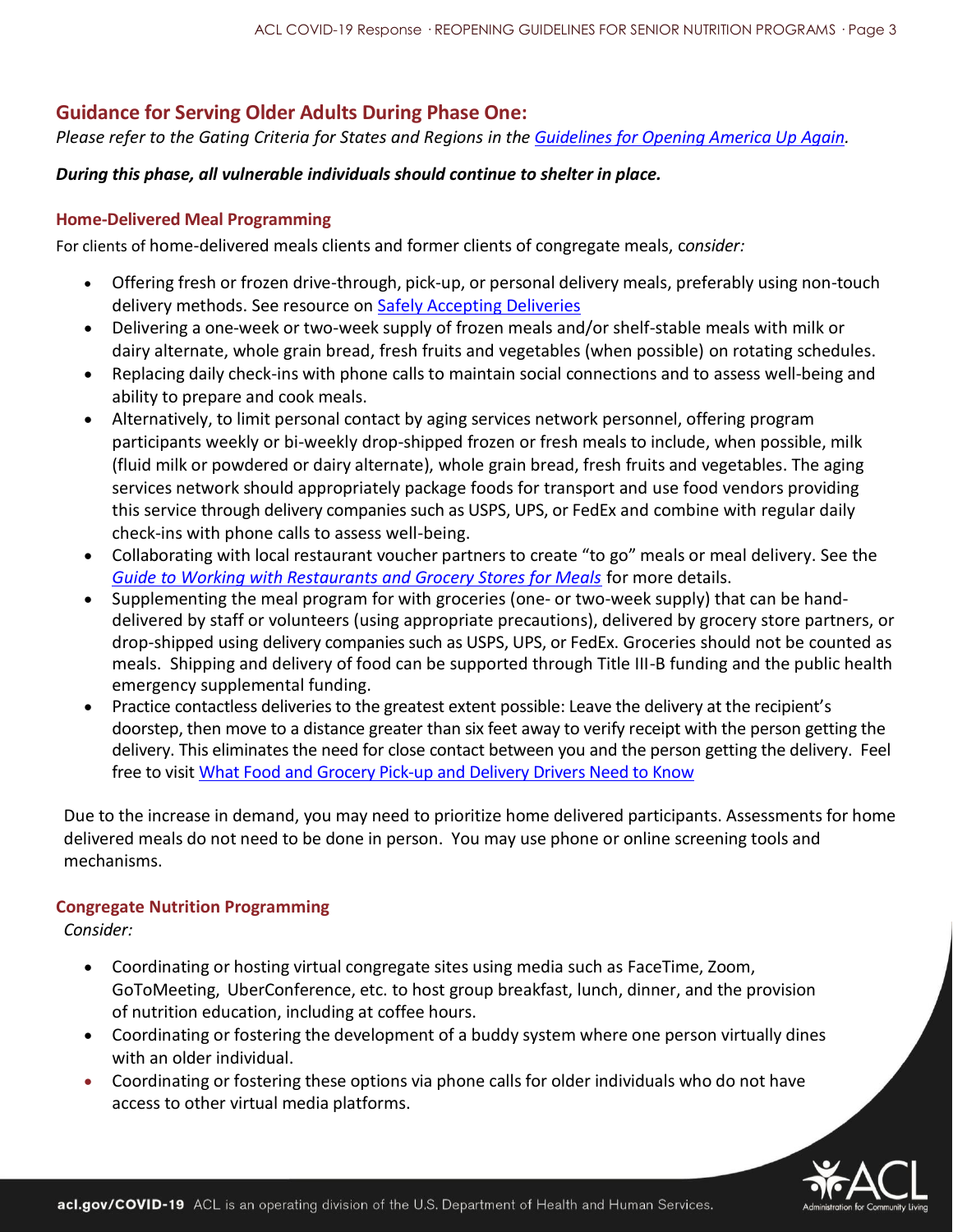## **Guidance for Serving Older Adults During Phase Two:**

*Please refer to the Gating Criteria for States and Regions in the [Guidelines for Opening America Up Again.](https://www.whitehouse.gov/openingamerica/)*

#### *During this phase, all vulnerable individuals should continue to shelter in place.*

#### **Home-Delivered Meal Programming**

*Consider all options and guidance provided under Phase One, plus the following:*

- Collaborating with local food trucks to deliver to neighborhoods or locations. Maintaining social distancing guidelines such as maintain six feet between participants and using cloth face coverings. Older individuals should pick up meals and return to their residence, or a food truck employee delivers the meal to the home, if possible.
- Offering small group programming where participants register in advance to attend a class, where they can receive nutrition education, prepare a meal together, socialize, and take their meal home to eat.
- Resuming daily or weekly meal delivery while practicing social distancing guidelines, such as maintaining a distance of 6 feet apart and using cloth face coverings.

#### **Congregate Nutrition Programming**

*Consider all options and guidance provided under Phase One, plus the following:*

- Setting up a lunch "buddy program" where a person dines (in person or virtually) with an older individual. *Please note that the OAA allows nutrition project administrators the option to offer a meal to individuals providing volunteer services on the same basis as meals provided to participating older individuals.*
- Implementing a reservations system to manage and limit the number of participants congregating at any one time. This may require creating multiple dining opportunities with extended serving times in order to accommodate all participants (i.e. less than 50 persons at a time, maintaining social distancing guidelines such as spacing 6 feet apart, or based on state and local guidance).
- Limiting congregate sites to less than 50 people at a time, abiding by social distancing guidelines by limiting and/or arranging seating, or using a reservation system.
- Collaborating with local restaurants, catering services, or food trucks to deliver to congregate locations. Maintaining social distancing guidelines, such as spacing six feet apart between participants and wearing face coverings. An older individual picks up a meal and eats with a small group of friends while maintaining social distancing.
- Implementing multiple pop-up cafes to allow for smaller groups to gather in traditional and nontraditional congregate meal settings such as places of worship, fire houses, YMCAs, community centers, libraries, drive-in theatres, housing units, etc. See more information on how to set up pop-up cafes on the [National Resource Center on Nutrition and Aging](https://protect2.fireeye.com/url?k=f2bdacbd-aee8a56d-f2bd9d82-0cc47a6a52de-d08aafd932ecbe22&u=https://nutritionandaging.org/innovation-services-hub/)
- Collaborating with local restaurant to create a voucher program. See the *[Guide to Working with](https://nutritionandaging.org/wp-content/uploads/2020/04/Step-By-Step-Guide-Working-with-Restaurants-and-Grocery-Stores-For-Meals-Final-4.17.20.pdf)  [Restaurants and Grocery Stores for Meals](https://nutritionandaging.org/wp-content/uploads/2020/04/Step-By-Step-Guide-Working-with-Restaurants-and-Grocery-Stores-For-Meals-Final-4.17.20.pdf)* for more details.